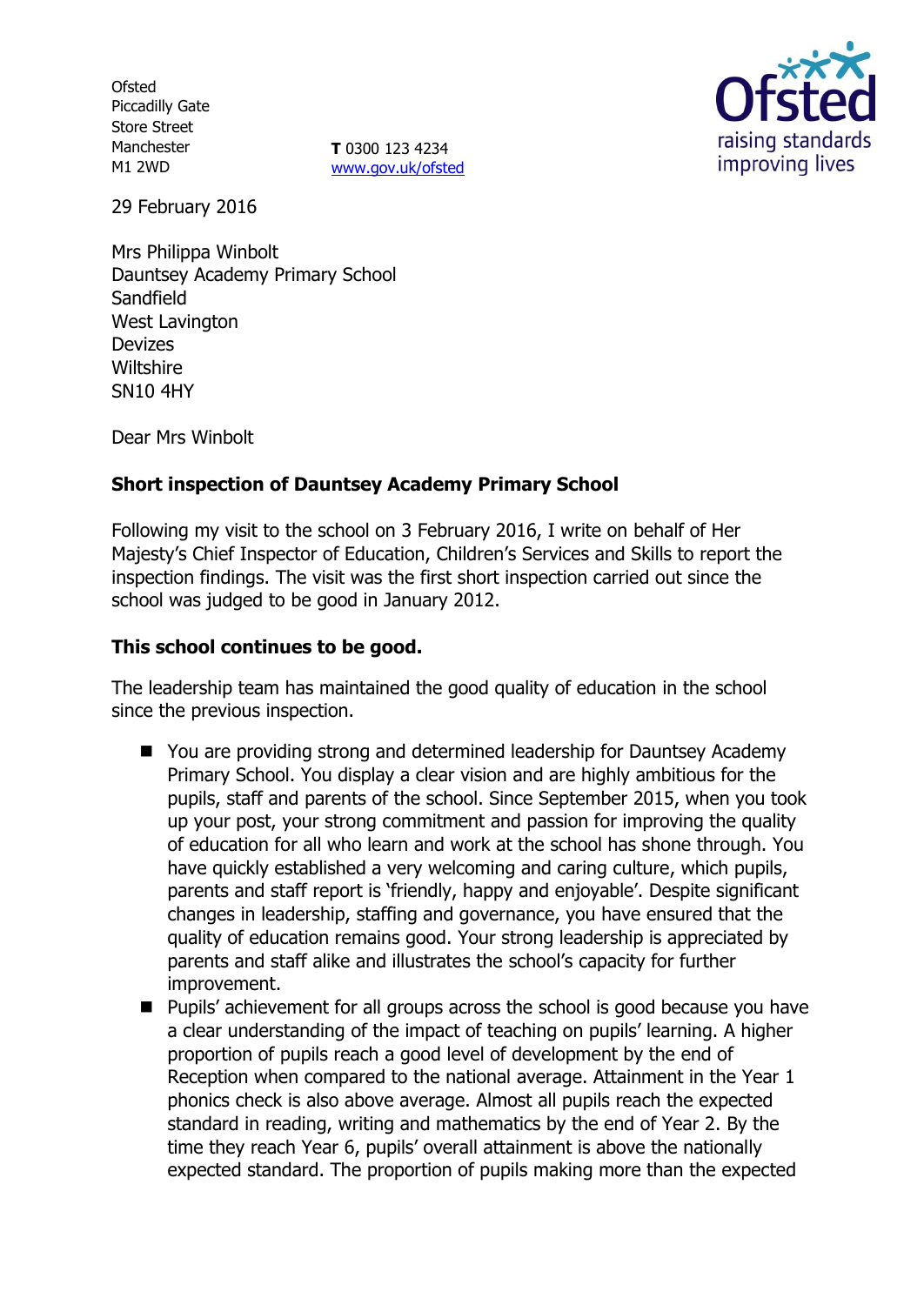

rate of progress between Year 2 and Year 6 is similar to other pupils nationally in reading and mathematics. However, in 2015 pupils' attainment and progress in writing dipped. Your rigorous plans and well-considered actions are arresting any further decline and quickly raising pupils' achievement to their previous high levels. In order to achieve this, you are making sure that teachers make the best use of information about pupils' prior attainment to plan activities that build on their skills, knowledge and understanding.

■ You have carefully managed the significant number of staff changes and new appointments that occurred during the previous year. Effective support from headteacher colleagues has ensured that the changes have not hindered the work of the school. You, all staff and governors have an accurate understanding of the school's strengths and areas for improvement. The school's action plans address the key priorities and clearly set out what you hope to achieve. All have contributed to the improvement priorities and have helped to draw up action plans. Consequently, staff feel involved, fully understand the part they play in securing improvements and are supportive of the actions planned. You have identified ways that middle leaders can be even more effective. You have created a culture that is supporting the development of new ideas.

## **Safeguarding is effective.**

- You carefully weave the agreed safeguarding policies and procedures into all aspects of the school's work. Pupils' demonstrate a good understanding of safety as it features prominently in the school's new curriculum. Parents, staff and pupils report a culture that is safe and secure. The well-being of every pupil is of paramount importance to adults and they are vigilant in their approach to pupils' welfare. All staff take great care of the pupils and know their individual needs exceptionally well. Staff act as highly effective role models for pupils in the way they talk, act and behave towards each other.
- You and all staff follow up concerns diligently to ensure pupils receive the support they need. Your records and analyses are thorough and show your emphasis on ensuring all issues are fully resolved. Staff are well trained in identifying pupils who are at risk from physical or emotional neglect and abuse. Helpful flow charts in every classroom ensure that all staff know the steps to take if they have a concern. This enables them to act swiftly. You routinely keep your colleagues trained and updated about current practice. Recent training on the government's 'Prevent' strategy has provided you with a good understanding of how to keep pupils safe from the risk of exposure to extreme views.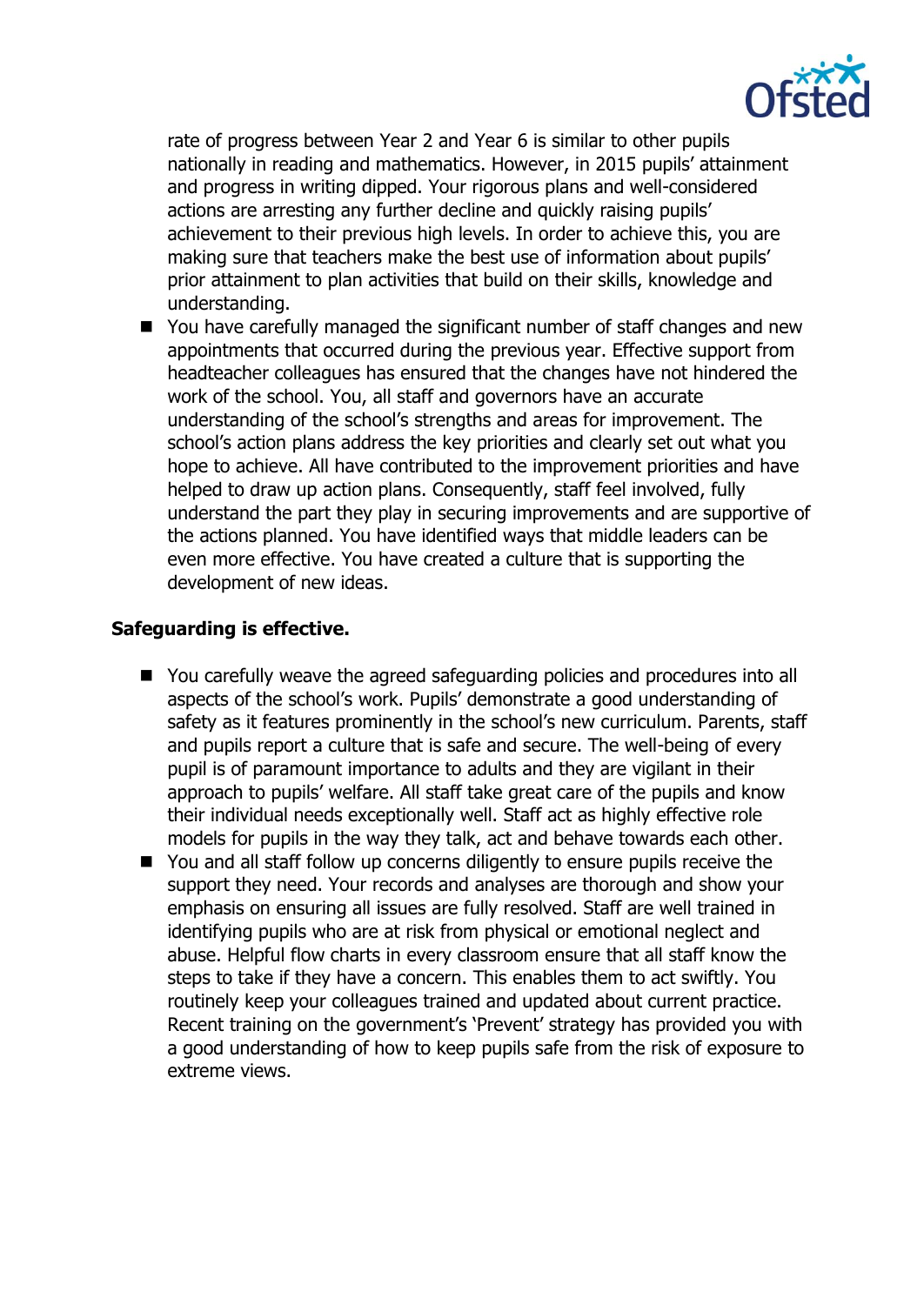

## **Inspection findings**

- Middle leaders are playing an active role in the developments at the school. They work alongside you, using a range of indicators based on evidence from lesson observations, work scrutiny, and pupil and parental feedback to make informed views of their areas of responsibility. These internal indicators are regularly checked with the local authority school improvement adviser to verify the accuracy of judgements. You have a clear understanding of the importance of middle leaders in driving improvements. You have devised detailed plans for their development and to increase their impact further. These plans include improving their skills of conducting lesson observations, analysing pupils' work and providing developmental feedback to staff.
- Leaders hold teachers to account for the progress of pupils in their classes through termly one-to-one progress meetings. Subject leaders identify pupils who are at risk of falling behind during regular 'cognition and learning surgeries' and provide them with immediate support. Teachers understand your high expectations, are rising to the challenge and continually look to improve their practice. Teaching assistants also play an important role in checking pupils' progress and as soon as pupils catch up they are returned to their class. Your investment in training for teaching assistants ensures that all pupils, regardless of when and by whom they are taught, receive good-quality support. Consequently, teaching assistants feel valued and able to contribute to school developments.
- Following the drop in standards of writing in 2015, you successfully adapted and modified your curriculum. Teachers skilfully link subjects through interesting and stimulating experiences and topics such as 'Chocolate'. This exciting range of activities is having a positive impact on pupils' engagement with, and attitudes to, writing. It is also having a number of other benefits. Pupils' broader cultural understanding is being enhanced well, for example by learning about how precious water is in parts of Africa. The curriculum is also making an effective contribution to pupils' personal development and wellbeing. Activities place a strong emphasis on resilience and perseverance through 'personal learning goals'. Pupils' good behaviour, enthusiasm and positive outlook towards learning make a strong contribution to their good progress.
- The teaching of writing is developing pupils' knowledge of different text types and genres well. Work in pupils' books and displays around the school confirms that pupils are writing more, writing confidently and making good progress. Teachers develop pupils' use of vocabulary well. Pupils' core skills are being developed across a range of subjects. However, you are aware that teachers do not always use your assessment system to ensure that activities build systematically on pupils' prior knowledge, understanding and skills, such as their use of punctuation or how they structure sentences.
- The teaching of phonics (the sounds that letters represent) and early reading is effective. Teachers ensure pupils' knowledge of particular sounds is secure.